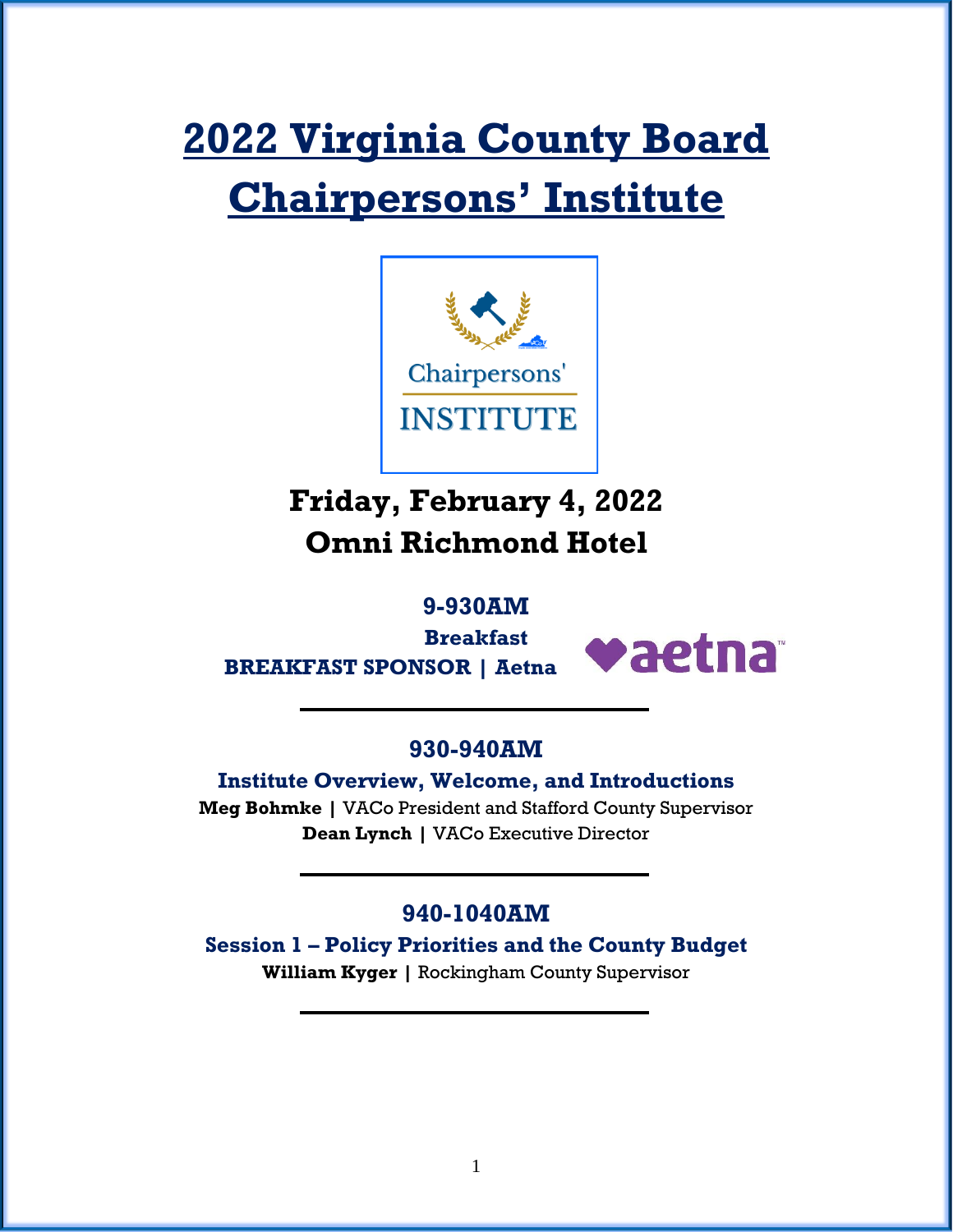# **1040-11AM MEET OUR SPONSORS**

# **11AM-NOON**

**Session 2 – Managing Meetings Sharon Pandak |** Pandak & Taves, PLLC

# **NOON – 1PM**

**Lunch**

## **1-2PM**

**Session 3 – Internal Work Relationships**

**Ruth Larson |** James City County Supervisor **Scott Stevens |** James City County Administrator

**BREAK SPONSOR | VAcorp**



# **210-330PM**

**Session 4 – Virginia County Government Structure,** 

#### **Powers, & Duties**

**John McGlennon |** James City County Chairman

**BREAK SPONSOR | VML/VACo Finance**



# **330-345PM TIME WITH SPONSORS**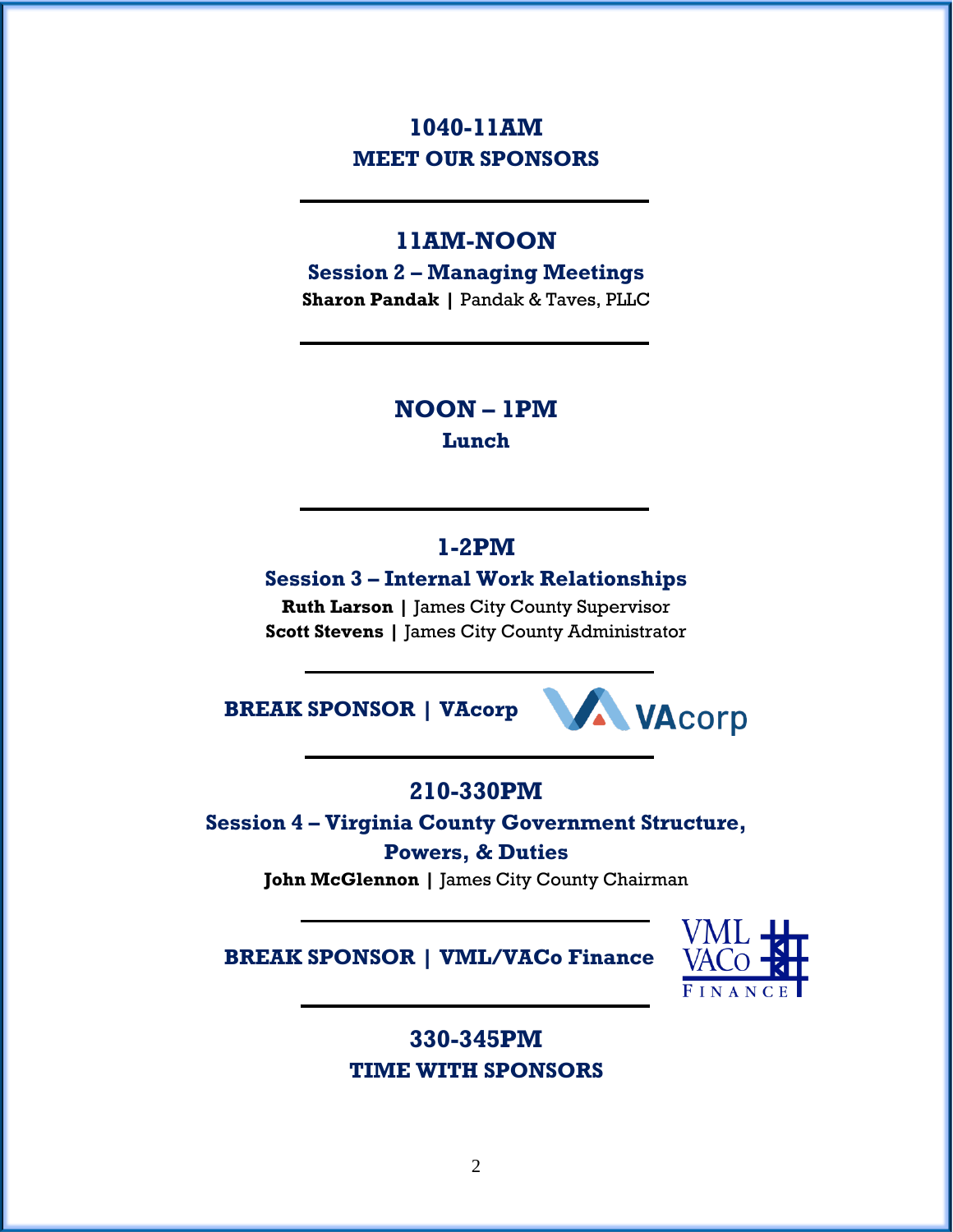#### **345-445PM**

**Session 5 – Citizen Engagement**

**Billy Martin |** Botetourt County Supervisor **Gary Larrowe |** Botetourt County Administrator

> **6PM Reception | Dinner**





**RECEPTION SPONSOR | Baker Tilly**

**DINNER SPONSOR | Blue Line Solutions**

# **Saturday, February 5, 2022 Omni Richmond Hotel**

**8-830AM**

**Breakfast BREAKFAST SPONSOR | Blue Line Solutions**



## **830-930AM**

**Session 6 – Media Relations Gage Harter |** VACo Director of Communications

# **930-1030AM**

**Session 7 – The Importance of Goal Setting Jackson C. Tuttle, II |** Berkley Group Executive Manager